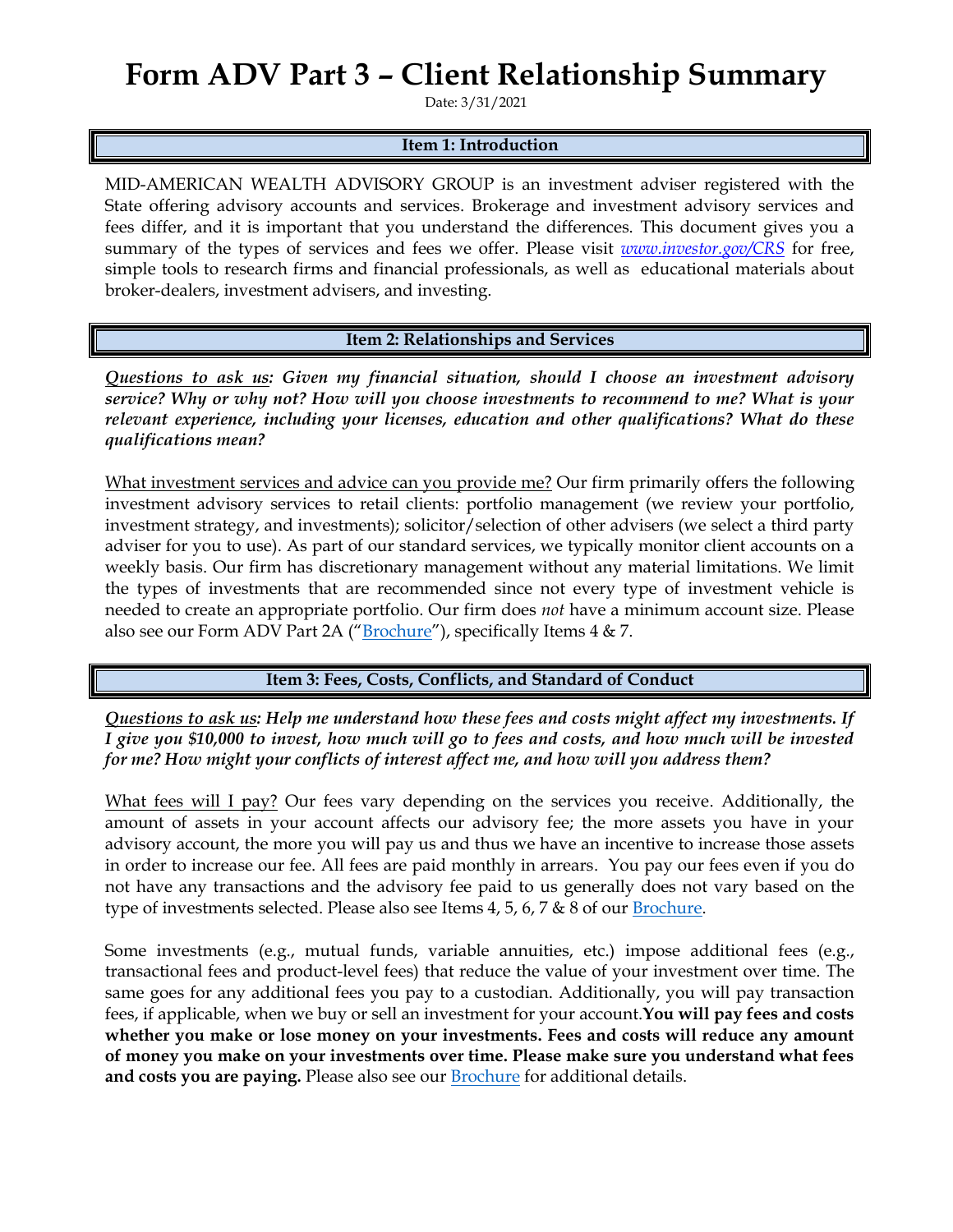## **Form ADV Part 3 – Client Relationship Summary**

Date: 3/31/2021

What are your legal obligations to me when acting as my investment adviser? How else does your firm make money and what conflicts of interest do you have? *When we act as your investment adviser*, we have to act in your best interest and not put our interest ahead of yours. At the same time, the way we make money creates some conflicts with your interests. You should understand and ask us about these conflicts because they can affect the investment advice we provide you. Here are some examples to help you understand what this means:

- The more assets you have in your advisory account, the more you will pay us and thus we have an incentive to increase those assets in order to increase our fee
- Our financial professionals can receive commissions and therefore have an incentive to recommend products that provide additional compensation over those that do not

How do your financial professionals make money? Primarily, we and our financial professionals receive cash compensation from the advisory services we provide to you because of the advisory fees we receive from you. This compensation may vary based on different factors, such as those listed above in this Item. Our financial professionals also have the ability to receive commissions from clients and therefore have an incentive to recommend products that provide them or us additional compensation over those that do not. Please also see Item 10 of our [Brochure](https://adviserinfo.sec.gov/firm/summary/301621) for additional details.

**Item 4: Disciplinary History**

*Questions to ask us: As a financial professional, do you have any disciplinary history? For what type of conduct?*

Do you or your financial professionals have legal or disciplinary history? Yes, we have legal and disciplinary events. Visit *<https://www.investor.gov/>* for a free, simple search tool to research us and our financial professionals.

#### **Item 5: Additional Information**

*Questions to ask us: Who is my primary contact person? Is he or she a representative of an investment adviser or a broker-dealer? Who can I talk to if I have concerns about how this person is treating me?*

For additional information on our advisory services**, see our [Brochure](https://adviserinfo.sec.gov/firm/summary/301621) available at <https://adviserinfo.sec.gov/firm/summary/301621> and any individual brochure supplement** your representative provides. If you have any questions, need additional information, or want another copy of this Client Relationship Summary, then please contact us at 816-640-5888.